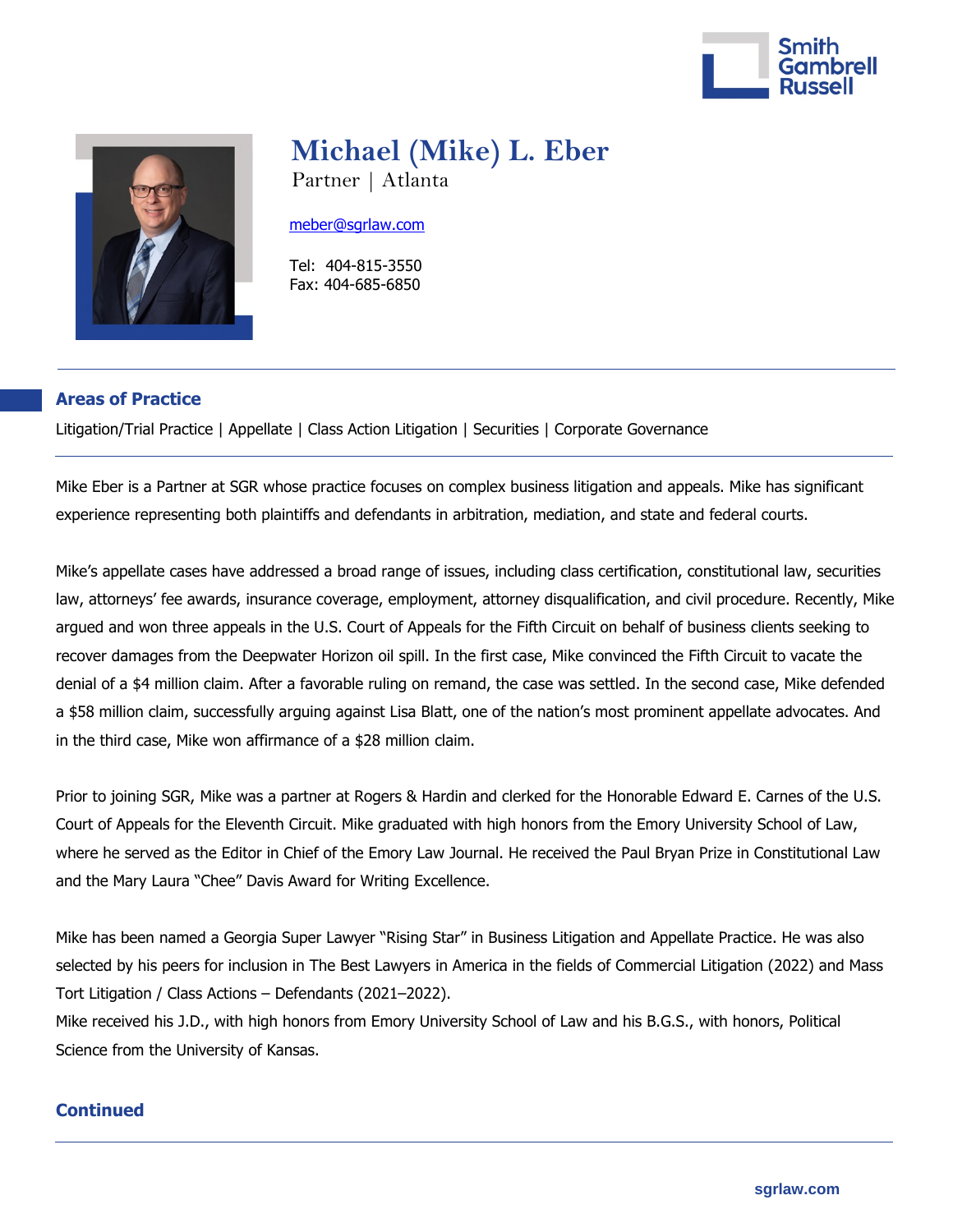

# **Experience**

Complex Business Disputes

- Represented healthcare management consulting firm that sued a major Georgia hospital for breach of contract and tortious interference
- Represented a leading research university in defense of claims for breach of fiduciary duty and misappropriation of trade secrets
- Represented one of the largest community banks in the Southeast in a complex lender-liability dispute; briefed and won Daubert motion to exclude expert testimony underlying nearly all of the plaintiff's \$40 million damages theory
- Argued post-trial motions on behalf of former condominium association directors following an adverse jury verdict in the Northern District of Florida
- Represented a medical diagnostic services provider in defense of claims alleging misappropriation of trade secrets, breach of fiduciary duty, and breach of contract

## Appellate Litigation

- Briefed, argued, and won a Georgia Court of Appeals case raising novel questions of nuisance liability, including whether a controversial business can be held liable for attracting third-party protestors. For news coverage of the decision, use these links: [AJC,](https://www.ajc.com/news/georgia-news/court-throws-out-14-million-verdict-against-marietta-abortion-clinic/6WVWFEI4IVE7JCZ2DSVWPZ372E/?outputType=amp) [Law360,](https://www.law360.com/articles/1393898/ga-judges-say-abortion-clinic-not-liable-for-protesters) and [Daily Report.](https://www.law.com/dailyreportonline/2021/06/16/court-of-appeals-tosses-1-4m-nuisance-verdict-against-abortion-clinic/)
- Briefed, argued, and won three appeals in the U.S. Court of Appeals for the Fifth Circuit on behalf of business clients that recovered \$90 million under the Deepwater Horizon Economic & Property Damages Settlement
- Argued a Georgia Supreme Court appeal regarding constitutional and statutory challenges to a municipal annexation ordinance
- Authored U.S. Supreme Court amicus brief in the "water wars" case on behalf of Georgia local government and conservation organizations
- Won affirmance by the Georgia Court of Appeals of jury verdict in favor of financial advisor client
- Petitioned for certiorari to the Supreme Court of Georgia and obtained expedited ruling in client's favor on issue of appellate procedure
- Represented major international law firm in the Eleventh Circuit and obtained affirmance of an attorneys' fee award under Georgia's offer-of-judgment statute

# **Continued**